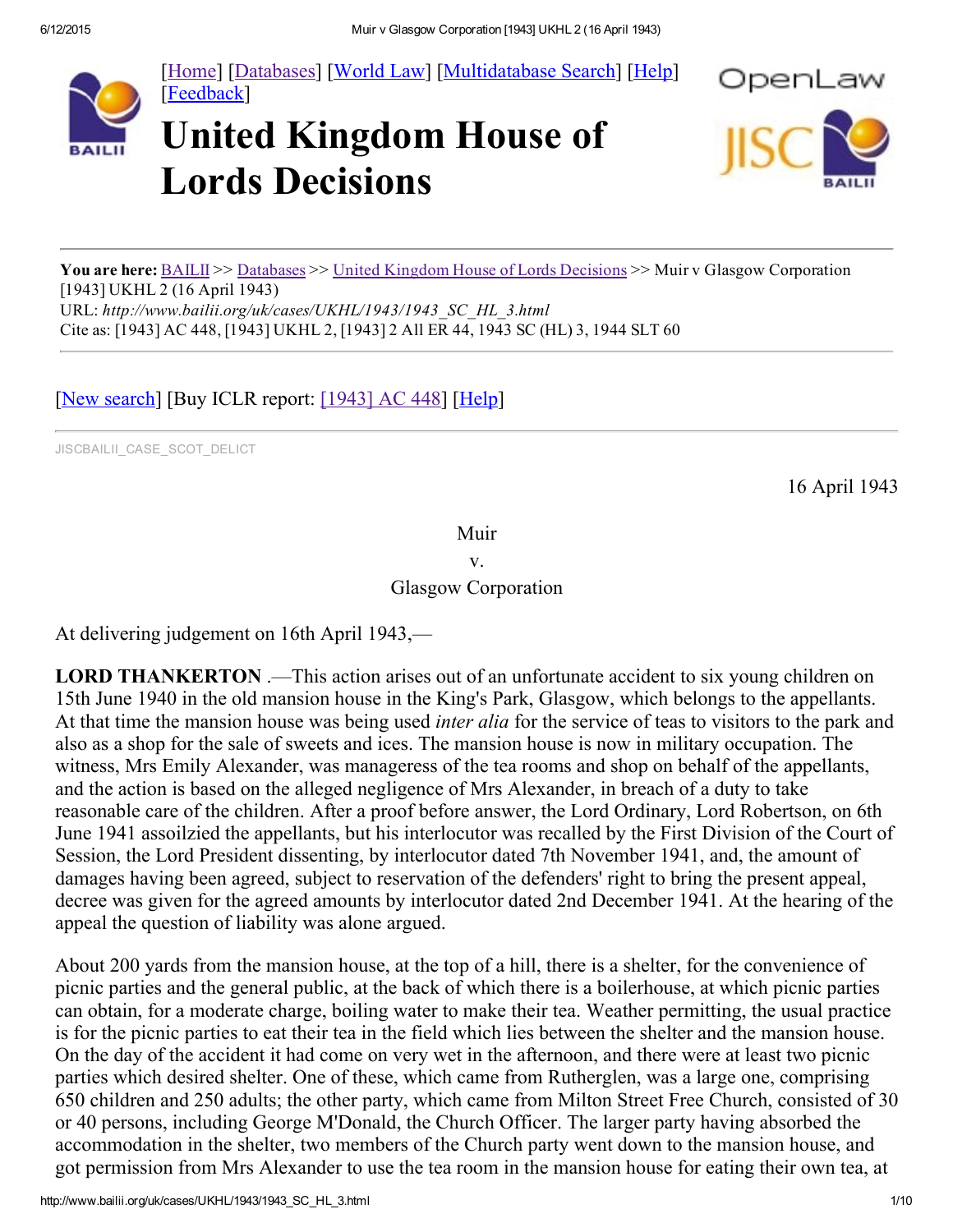## 6/12/2015 Muir v Glasgow Corporation [1943] UKHL 2 (16 April 1943)

a charge of 12s. 6d. Thereafter the Church party brought their tea urn and their eatables to the mansion house.

It is necessary to give some idea of the space available for the carrying of the tea-urn from the front door to the tea-room, which is shown on the ground plan made and proved by the witness Thomas Lucas. A short flight of steps leads up to the double doors by which entry is obtained to what may be called the entrance hall or passage. On passing through the doors, the passage runs towards the tea-room on the left hand, while immediately opposite, on the other side of the passage, is the counter at which the sweets and ices are sold, and, to the left, in continuation of the line of the counter, there is a showcase. The counter is about 5 feet long and the showcase is over 3 feet long. Between the doorway—ignoring the space necessary for the inward opening of the doors—and the counter the space is nearly 5 feet wide, but, as you turn left-handed to proceed to the tea-room, the space narrows on the left side until, opposite the inmost end of the showcase, there is only 3 feet 3 inches of passageway, at which width the passage continues so far as is material to the present case.

The tea-urn of the Church party was carried so far down the hill by George M'Donald and a boy Murray abreast, the cakes being carried by James Taylor; before they reached the mansion house, Taylor took Murray's place, M'Donald having one handle, and Taylor the other one. At the entrance door, they found it necessary to proceed in single file, Taylor having the front handle and M'Donald the back handle. At the time of their entry there were about a dozen children from the other party, who were buying sweets or ices at the counter. There can be no doubt that, just after Taylor and M'Donald had turned left-handed, M'Donald let go the handle by which he was carrying the urn, that some scalding hot tea escaped from the urn, and injured the six children already referred to, Eleanor Muir, in particular, having sustained serious injuries. It is a remarkable fact that no witness is produced who saw the accident happen. Taylor, although he felt M'Donald let go his handle and was able to get the urn on to its base on the floor before it completely overturned, could give no satisfactory evidence as to why M'Donald let go. The evidence of the witness Jeffrey as to the cause of the accident was equally unsatisfactory. Mrs Alexander, who was serving the children at the counter, had her back turned when it happened, as she was taking ice cream from the freezer. None of the children saw it happen. Neither M'Donald nor Murray was produced as a witness, and no explanation was given of their absence. It is worth noting the averments of the pursuers in condescendence (3) where they state, "the urn, which was at least 2 feet in height, when filled with hot tea was a heavy load, and difficult to carry not only because of its weight but owing to the risk of some of the hot liquid coming in contact with the hand of a person carrying it and so causing him to drop his side of the urn. It is believed and averred that this occurred on the occasion of the accident. The carrying of the said urn with its contents through said shop created a serious danger particularly when being carried as it was through a narrow passage near a crowd of persons including many children. … The said accident was the natural and probable result of the defenders' permitting the said urn to be brought on to their premises in the circumstances condescended on, and of their failure to protect the said children therefrom." The pursuers averred that, for a long time, the defenders had allowed and encouraged picnic parties to bring their urns and food into the tea rooms. It is not now disputed that the present occasion was the first one on which that had occurred. It is also proved, by their own evidence, that the urn in question is about 16 inches high, with an external over-all width of about 18 inches, that its capacity is over 9 gallons, that it is of an ordinary type, and that, if carried carefully, it involves no danger. On the evidence, it appears that, at the time of the accident, the urn was, at the most, not more than two-thirds full.

On a careful consideration of the opinions in the Courts below, it appears to me to be accepted by the parties and by all the learned judges that there rested on Mrs Alexander, as representing the appellants, a duty to take reasonable care for the safety of the children who had come on to the premises to purchase sweets and ices. There was, however, a serious difference between the three learned judges who formed the majority in the First Division, on the one hand, and the Lord President and the Lord Ordinary, on the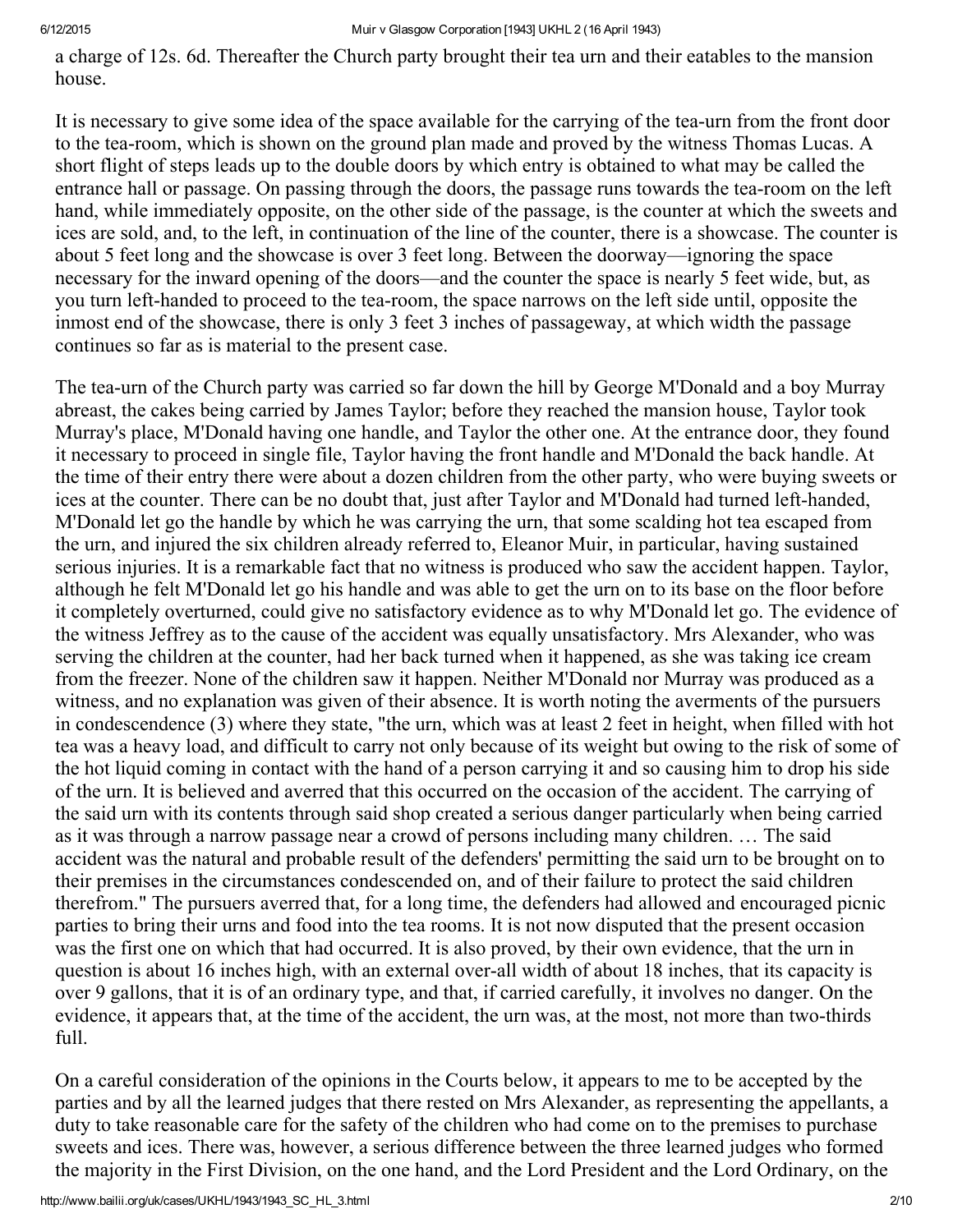other hand, as to the standard of care which the circumstances imposed on Mrs Alexander. I shall state the test by which, in my opinion, the standard of care is to be judged, and this I will do by two quotations from the recent decision of this House in the Scottish case of Bourhill v. Young [\[1943\]](http://www.bailii.org/cgi-bin/redirect.cgi?path=/uk/cases/UKHL/1942/5.html) AC 92 . I take from my own opinion (at p. 83), that the duty is to take "such reasonable care as will avoid the risk of injury to such persons as he [in that case a motorcyclist] can reasonably foresee might be injured by failure to exercise such reasonable care," and from the opinion of my noble and learned friend Lord Macmillan (at p. 88):

"The duty to take care is the duty to avoid doing or omitting to do anything the doing or omitting to do which may have as its reasonable and probable consequence injury to others, and the duty is owed to those to whom injury may reasonably and probably be anticipated if the duty is not observed."

In my opinion, it has long been held in Scotland that all that a person can be held bound to foresee are the reasonable and probable consequences of the failure to take care, judged by the standard of the ordinary reasonable man. I am unable to agree with Lord Carmont (1942 S. C. at p. 140) that the appellants could be made liable "even if it were proved that the actual damage to the invitees happened through the teaurn being spilt in a way that could not reasonably have been anticipated." Further, this is essentially a jury question, and, in cases such as the present one, it is the duty of the Court to approach the question as if it were a jury, and a Court of Appeal should be slow to interfere with the conclusions of the Lord Ordinary. The Court must be careful to place itself in the position of the person charged with the duty, and to consider what he or she should have reasonably anticipated as a natural and probable consequence of neglect, and not to give undue weight to the fact that a distressing accident has happened or that witnesses in the witness box are prone to express regret, ex post facto, that they did not take some step, which it is now realized would definitely have prevented the accident. In my opinion, the learned judges of the majority have made far too much of that which Lord Moncrieff (at p. 134) regarded as an admission by Mrs Alexander. It is not an admission in the sense that it can bind the appellants, though it may be of some evidential value as to what the ordinary person would regard as a reasonable standard of care. For myself, I regard it of little value, in view of what I have said above, in assisting the Court to form its conclusion, as a jury, as to the reasonable standard

of care. I also am of opinion that Lord Moncrieff is not justified in regarding the event as demonstrating the risk, and that, in particular, because there is no evidence as to why M'Donald let go his handle—but I will deal with this aspect of the case later—in other words, what event it was that caused the accident.

The ground of the majority judges, as I understand it, is that Mrs Alexander, while authorizing the transport of the tea-urn through the entrance passage where the sweets and ices were being sold to a large number of children, omitted to remove the children altogether from the passageway so as to avoid a danger which should have been obvious to her. In my opinion, this is to turn Mrs Alexander into something like an insurer against any risk of danger from the tea-urn. On the evidence, it is established, as I have already stated, that, if carefully carried, there was no element of danger to be reasonably anticipated from the operation of carrying the urn. Differing from Lord Carmont, I am clearly of opinion that the standard of care owed by the two persons in charge of the urn to the children was at least as high as that owed by Mrs Alexander. They were even more cognizant than Mrs Alexander of the position in the passageway when they entered it with the urn. Mrs Alexander knew nothing that they did not know, and the point taken by Lord Carmont that they had no authority to make the children stand aside appears to me to be immaterial, as, on failure of the children to stand aside, they had only to ask Mrs Alexander to attend to it, and to put down the urn until sufficient space was cleared, but, on the evidence of the pursuers' witness Taylor, they did ask the children to stand aside and the children had cleared sufficient space to enable him to get comfortably past them. There is no evidence that it was any want of care on the part of M'Donald that caused the accident, or that the children hustled him and caused him to let go.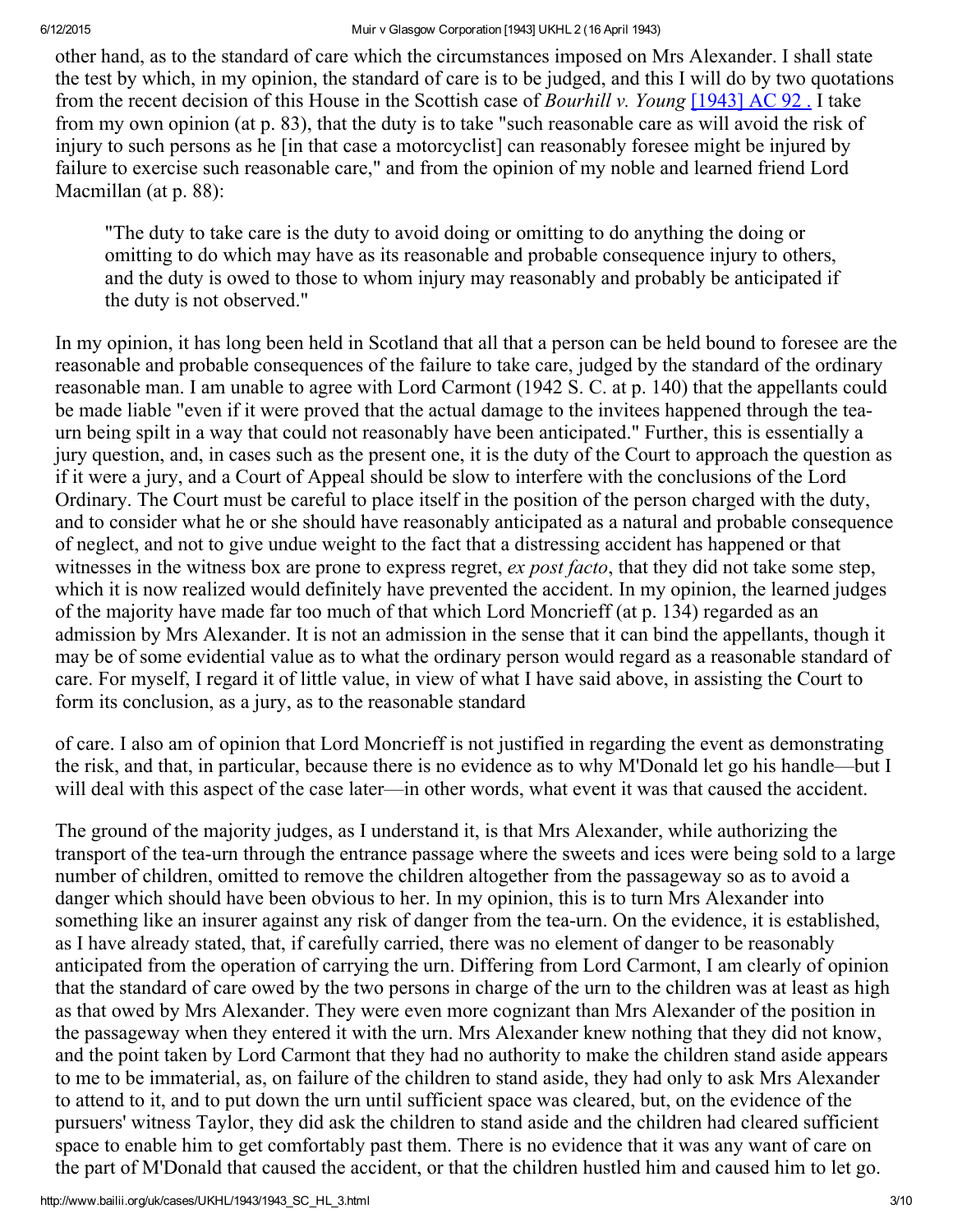There may have been some cause, such as a physical failure on M'Donald's part, which he—and still less Mrs Alexander—could not possibly have foreseen. I am not prepared to find that the careful carriage of the tea-urn past the dozen or so of children in the wider end of the passage involved such an obvious danger as would have been foreseen as a natural and probable consequence of such carriage by an ordinary reasonable person which would lead him to clear the children out of the passage, but, further, let me make it quite clear that, even on the contrary view, I would hold that the respondents must fail here as they have not proved what the event was that caused the accident. If the truth were that the accident was caused by some unexpected physical failure on M'Donald's part, it is not enough for the pursuers to say that, if the children had been removed, the accident could not have happened. That would be to make Mrs Alexander, on behalf of the appellants, an insurer. Though I have expressed the tests of the standard of duty in my own way, I agree substantially with the opinions of the Lord President and Lord Robertson. It follows that the appeal should be allowed, that the interlocutors of the First Division should be recalled, and that the interlocutor of the Lord Ordinary dated 6th June 1941 should be restored. The appellants should have the costs of this appeal and their expenses in the Inner House. I move accordingly.

LORD MACMILLAN .—The degree of care for the safety of others which the law requires human beings to observe in the conduct of their affairs varies according to the circumstances. There is no absolute standard, but it may be said generally that the degree of care required varies directly with the risk involved. Those who engage in operations inherently dangerous must take precautions which are not required of persons engaged in the ordinary routine of daily life. It is, no doubt, true that in every act which an individual performs there is present a potentiality of injury to others. All things are possible, and, indeed, it has become proverbial that the unexpected always happens, but, while the precept alterum non lædererequires us to abstain from intentionally injuring others, it does not impose liability for every injury which our conduct may occasion. In Scotland, at any rate, it has never been a maxim of the law that a man acts at his peril. Legal liability is limited to those consequences of our acts which a reasonable man of ordinary intelligence and experience so acting would have in contemplation. "The duty to take care," as I essayed to formulate it in Bourhill v. Young, "is the duty to avoid doing or omitting to do anything the doing or omitting to do which may have as its reasonable and probable consequence injury to others, and the duty is owed to those to whom injury may reasonably and probably be anticipated if the duty is not observed." This, in my opinion, expresses the law of Scotland, and I apprehend that it is also the law of England. The standard of foresight of the reasonable man is, in one sense, an impersonal test. It eliminates the personal equation and is independent of the idiosyncrasies of the particular person whose conduct is in question. Some persons are by nature unduly timorous and imagine every path beset with lions. Others, of more robust temperament, fail to foresee or nonchalantly disregard even the most obvious dangers. The reasonable man is presumed to be free both from overapprehension and from over-confidence, but there is a sense in which the standard of care of the reasonable man involves in its application a subjective element. It is still left to the judge to decide what, in the circumstances of the particular case, the reasonable man would have had in contemplation, and what, accordingly, the party sought to be made liable ought to have foreseen. Here there is room for diversity of view, as, indeed, is well illustrated in the present case. What to one judge may seem far-fetched may seem to another both natural and probable.

With these considerations in mind I turn to the facts of the occurrence on which your Lordships have to adjudicate. Up to a point the facts have been sufficiently ascertained. They have been recounted by my noble and learned friend, Lord Thankerton. The question, as I see it, is whether Mrs Alexander, when she was asked to allow a tea-urn to be brought into the premises under her charge, ought to have had in mind that it would require to be carried through a narrow passage in which there were a number of children, and that there would be a risk of the contents of the urn being spilt and scalding some of the children. If, as a reasonable person, she ought to have had these considerations in mind, was it her duty to require that she should be informed of the arrival of the urn, and, before allowing it to be carried through the narrow passage, to clear all the children out of it in case they might be splashed with scalding water? The urn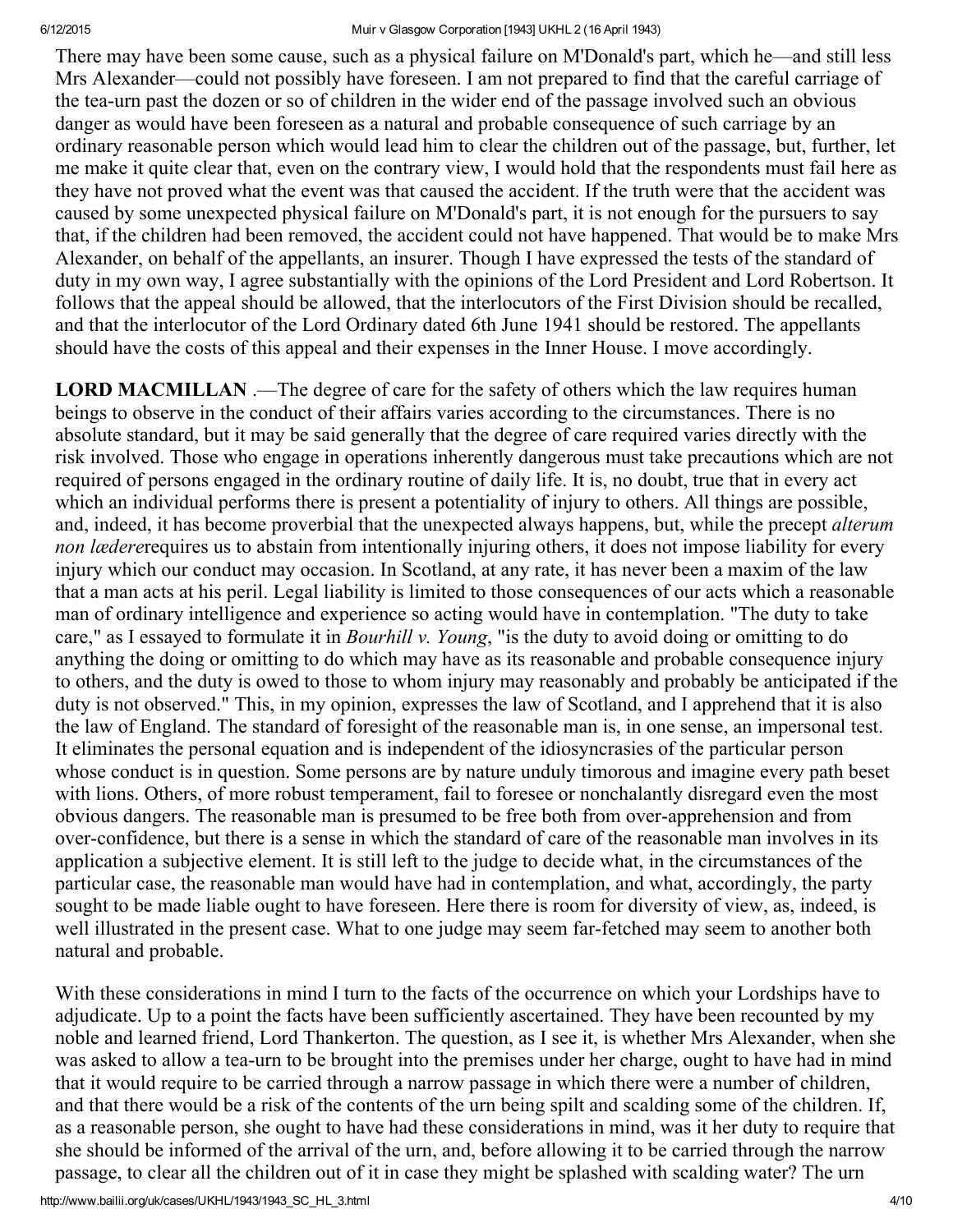6/12/2015 Muir v Glasgow Corporation [1943] UKHL 2 (16 April 1943)

was an ordinary medium-sized cylindrical vessel of about fifteen inches diameter and about sixteen inches in height made of light sheet metal with a fitting lid, which was closed. It had a handle at each side. Its capacity was about nine gallons, but it was only a third or a half full. It was not in itself an inherently dangerous thing and could be carried quite safely and easily by two persons exercising ordinary care. A caterer, called as a witness on behalf of the pursuers, who had large experience of the use of such urns, said that he had never had a mishap with an urn while it was being carried. The urn was in charge of two responsible persons, M'Donald, the church officer, and the lad, Taylor, who carried it between them. When they entered the passage way they called out to the children there congregated to keep out of the way, and the children drew back to let them pass. Taylor, who held the front handle, had safely passed the children, when, for some unexplained reason, M'Donald loosened hold of the other handle, the urn tilted over, and some of its contents were spilt, scalding several of the children who were standing by. The urn was not upset, but came to the ground on its base.

In my opinion, Mrs Alexander had no reason to anticipate that such an event would happen as a consequence of granting permission for a tea-urn to be carried through the passage way where the children were congregated, and, consequently, there was no duty incumbent on her to take precautions against the occurrence of such an event. I think that she was entitled to assume that the urn would be in charge of responsible persons (as it was) who would have regard for the safety of the children in the passage (as they did have regard), and that the urn would be carried with ordinary care, in which case its transit would occasion no danger to bystanders. The pursuers have left quite unexplained the actual cause of the accident. The immediate cause was not the carrying of the urn through the passage, but M'Donald's losing grip of his handle. How he came to do so is entirely a matter of speculation. He may have stumbled, or he may have suffered a temporary muscular failure. We do not know, and the pursuers have not chosen to enlighten us by calling M'Donald as a witness. Yet it is argued that Mrs Alexander ought to have foreseen the possibility, nay, the reasonable probability of an occurrence the nature of which is unascertained. Suppose that M'Donald let go his handle through carelessness. Was Mrs Alexander bound to foresee this as reasonably probable and to take precautions against the possible consequences? I do not think so. The only ground on which the view of the majority of the learned judges of the First Division can be justified is that Mrs Alexander ought to have foreseen that some accidental injury might happen to the children in the passage if she allowed an urn containing hot tea to be carried through the passage, and ought, therefore, to have cleared out the children entirely during its transit, which Lord Moncrieff describes as "the only effective step." With all respect, I think that this would impose on Mrs Alexander a degree of care higher than the law exacts.

There is a passage in Mrs Alexander's evidence on which reliance is placed by Lord Moncrieff (1942 S. C. at p. 134) and Lord Carmont (at p. 139) as tantamount to an admission on her part of a failure of duty, but the answers which she gave with creditable candour to the leading questions of cross-examining counsel are, in my opinion, quite natural expressions on her part of wisdom after the distressing event. She says that, if she had been told of the arrival of the men with the urn, as she expected she would be, she "certainly would have got them [the children] away from the entrance at the doorway." That is just what M'Donald and Taylor evidently did. I do not think that Mrs Alexander's evidence amounts to an admission of negligence on her part, and, in any case, it is not an admission binding on the defenders. No special point arises from the circumstance that the injured children were invitees on the defenders' premises. They were entitled to rely on not being exposed while on the premises to any risk occasioned by the negligence of the defenders or their servants. As, in my opinion, no negligence has been established, I agree with what I understand to be the view of all your Lordships that the appeal should be allowed, and the judgment of the Lord Ordinary restored.

LORD WRIGHT (read by Lord Clauson).—It is impossible not to feel a desire that the children, by or on behalf of whom these proceedings have been taken, should be compensated for the injuries sustained by them. It is true that the accident could not have occurred but for the action of Mrs Alexander, the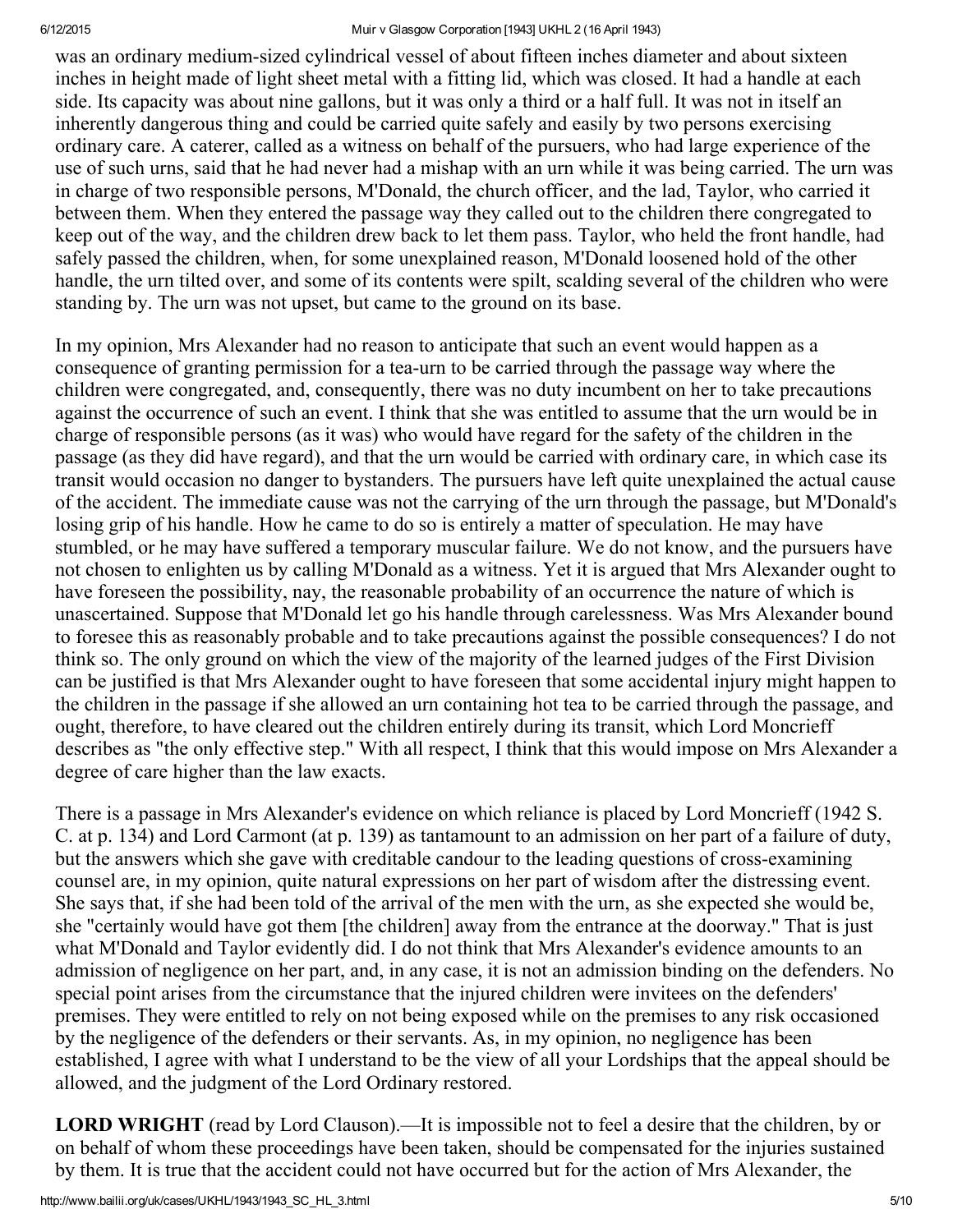appellants' manageress, in giving permission that the tea-urn should be carried through the short but narrow passage in which the children, about a dozen in number, were waiting as customers at the appellants' sweet counter to buy ices or sweets, but, to establish liability, the Court has to be satisfied that the appellants owed a duty to the children, that that duty was broken, and that the children were injured in consequence of the breach.

That the appellants owed a duty to the children is not open to question. Your Lordships are not, therefore, on this occasion exercised by the problem which was presented recently in Bourhill v. Young, which was whether the person injured came within the limits of foreseeable harm from the dangerous acts complained of. Here the children were on the appellants' premises in full view of Mrs Alexander, the appellants' responsible servant, and were plainly liable to be injured, if the place in which they were was rendered dangerous to them by Mrs Alexander's act in consenting to the urn being carried through the place. The question thus is whether Mrs Alexander knew or ought to have known that what she was permitting involved danger to the children. The same criterion applies in this connection as applied in the kindred problem in Bourhill's case, that is to say, the criterion of reasonable foreseeability of danger to the children. It is not a question of what Mrs Alexander actually foresaw, but what the hypothetical reasonable person in Mrs Alexander's situation would have foreseen. The test is what she ought to have foreseen. I may quote again as in Bourhill's case Lord Atkin's words in Donoghue v. Stevenson :

"You must take reasonable care to avoid acts or omissions which you can reasonably foresee would be likely to injure your neighbour."

On this occasion the children were "the neighbours." The act or omission to be avoided was creating a new danger in the premises by allowing the church party to transport the urn. If that issue is decided against the appellants, they must be held responsible in the action.

The issue can be stated on the general principles of the law of negligence without any reference to the special rules relating to the position of those who come as invitees upon premises. The children were clearly invitees within the rules laid down in Indermaur v. Dames, because they were customers at the appellants' shop, but that authority does no more than lay down a special subhead of the general doctrine of negligence. Indeed, in Heaven v. Pender Lord Esher, M.R., would have decided the case simply on the general principles of negligence. He anticipated the language used in Donoghue v. Stevenson when he enunciated the principle:

"Whenever one person is by circumstances placed in such a position with regard to another that everyone of ordinary sense who did think would at once recognize that if he did not use ordinary care and skill in his own conduct with regard to those circumstances he would cause danger of injury to the person or property of the other, a duty arises to use ordinary care and skill to avoid such danger."

This is a wider rule than that laid down in *Indermaur v. Dames* and places the duty on a wider basis than is there postulated. The duty in Indermaur's case is limited to occupiers, or persons in control, of "premises," a wider term which embraces places and structures of all sorts on which persons may be invited to come, and has reference to the safe condition of these premises from the standpoint of the invitees. Many cases have been decided on "invitation," and many sub-rules and distinctions have been evolved, as, for instance, in Robert Addie & Sons (Collieries), Ld. v. Dumbreck, with which may be contrasted Excelsior Wire Rope Co., Ld. v. Callan, which the House, ignoring problems of the rule of invitation (indeed, there was there no "invitation") decided on the short and simple ground stated by Lord Buckmaster (at p. 410):

"It was therefore well known to the appellants that when this machine was going to start it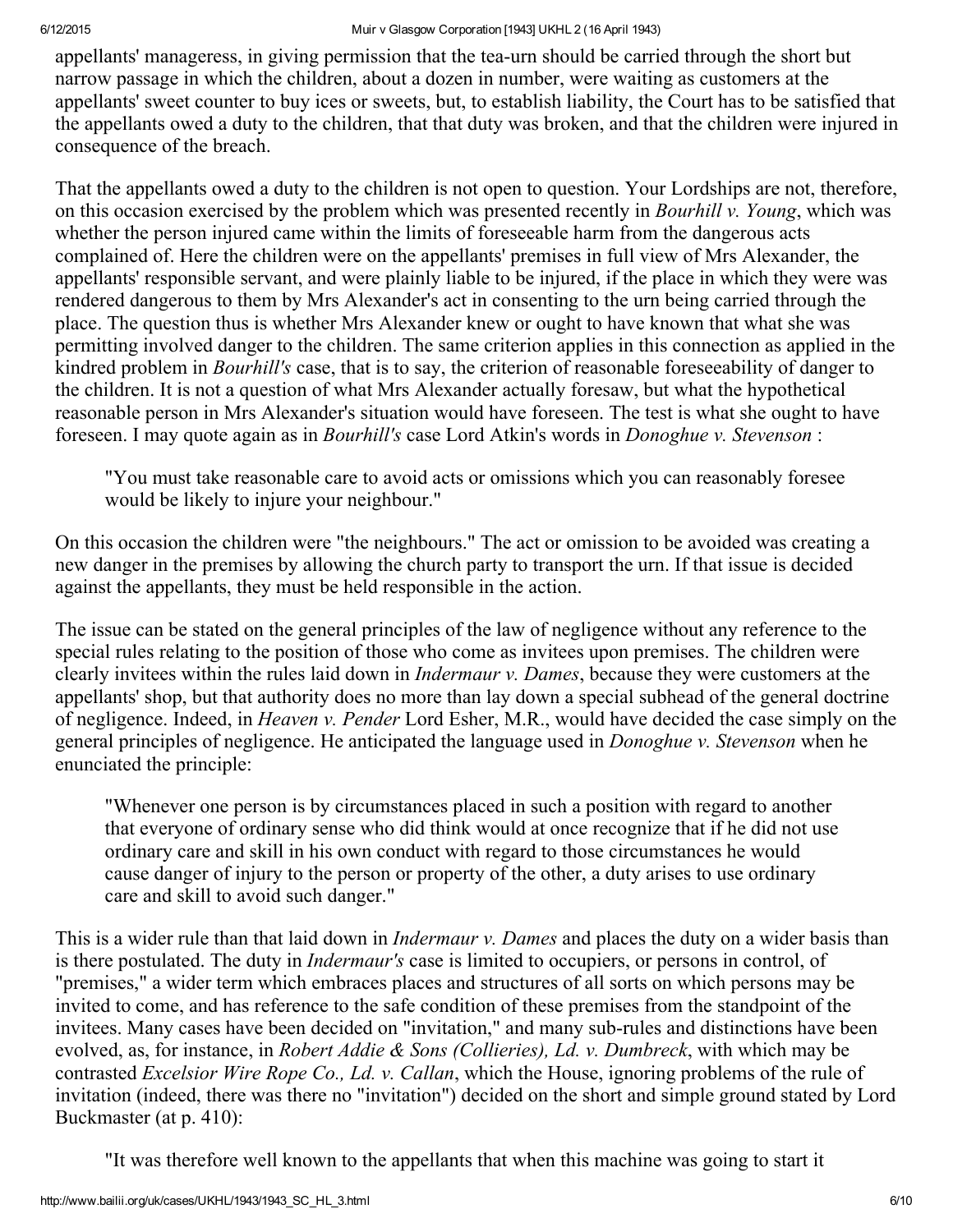## 6/12/2015 Muir v Glasgow Corporation [1943] UKHL 2 (16 April 1943)

was extremely likely that children would be there and, with the wire in motion, would be exposed to grave danger."

This decision was based on the same principle as that stated by Lord Esher and Lord Atkin in the passages I have quoted. The House did not consider whether the appellants there were occupiers or whether the children were invitees (that is persons who came on the premises on business of mutual concern to them and the appellants) or bare licensees or trespassers. It was enough that a danger to the children was created by the act of the appellants in that case and that they either knew or ought to have known of the danger. That simple principle is enough to decide the present appeal, subject to the question of fact whether there was the creation of an obvious danger. The complications which have centred round the doctrine of invitation are absent in this case. I do not ignore or dispute that the simple principle, like other simple principles, may be subject to many qualifications which have limited, or, perhaps, sometimes obscured, its correct application, or that the principle may have come into real or apparent conflict with prevalent rules in other spheres of law. It may be possible to put the principle of negligence in a nutshell, but difficult to keep it there, but all this may, I think, be disregarded in deciding the present appeal.

Before dealing with the facts, I may observe that in cases of "invitation" the duty has most commonly reference to the structural condition of the premises, but it may clearly apply to the use which the occupier (or whoever has control so far as material) of the premises permits a third party to make of the premises. Thus, the occupier of a theatre may permit an independent company to give performances, or the person holding a fair may grant concessions to others to conduct side shows or subsidiary entertainments, which may, in fact, involve damage to persons attending the theatre or fair, and in such and similar cases the same test of reasonable foreseeability of danger may operate to impose liability on the person authorizing what is done. The immediate cause of damage in such cases is generally the action of third parties who are neither servants nor agents of the defendant, but are mere licensees or concessionaires for whose acts as such the defendants are not directly liable. If the occupiers are held liable for what is done, it is because they are in law responsible in proper cases at an earlier stage because of the permission which they gave for the use of their premises. This is the cause of action against them. Thus, in the present case the appellants are not primarily concerned with the manner in which the members of the church party carried the urn as they would have been if these members had been servants or agents. The two men were mere licensees in the matter. The appellants were not directly responsible for their acts. If they are to be held responsible, it must be because, by the permission which Mrs Alexander, their manageress, gave to the members of the church party, they created an unusual danger affecting the invitees, in particular, the children. The breach of duty (if any) may thus be stated to have been that in granting the permission they did not use reasonable foresight to guard the children from unusual danger arising from the condition or use of the premises. If the tea-urn had been upset by the negligence of the appellants' servants, the appellants would have been liable in negligence. Whether or not they would have been liable as invitors in the alternative would depend on other considerations. The cause of action in invitation is different, because it depends primarily, not on what actually happened (except in the sense that what actually happened would be essential to complete the cause of action by showing damage), but on whether the invitor (it is convenient to use the word) knew or ought to have known that the invitee was being exposed to unusual danger. Where the unusual danger was due to structural defects, the question can be stated to be whether the invitor knew or ought to have known of the defects. In a case like the present the question is whether it can be said of Mrs Alexander that she either knew or ought to have known that the children would be exposed to unusual danger by reason of the uses to which the premises were put by her permission for the tea-urn to be carried into and down the passage. It is not, of course, a question of what she actually thought at the moment but what the hypothetical reasonable person would have foreseen. That is the standard to determine the scope of her duty. This involves the question: Was the operation of carrying the tea-urn something which a reasonable person in Mrs Alexander's position should have realised would render the place in which it was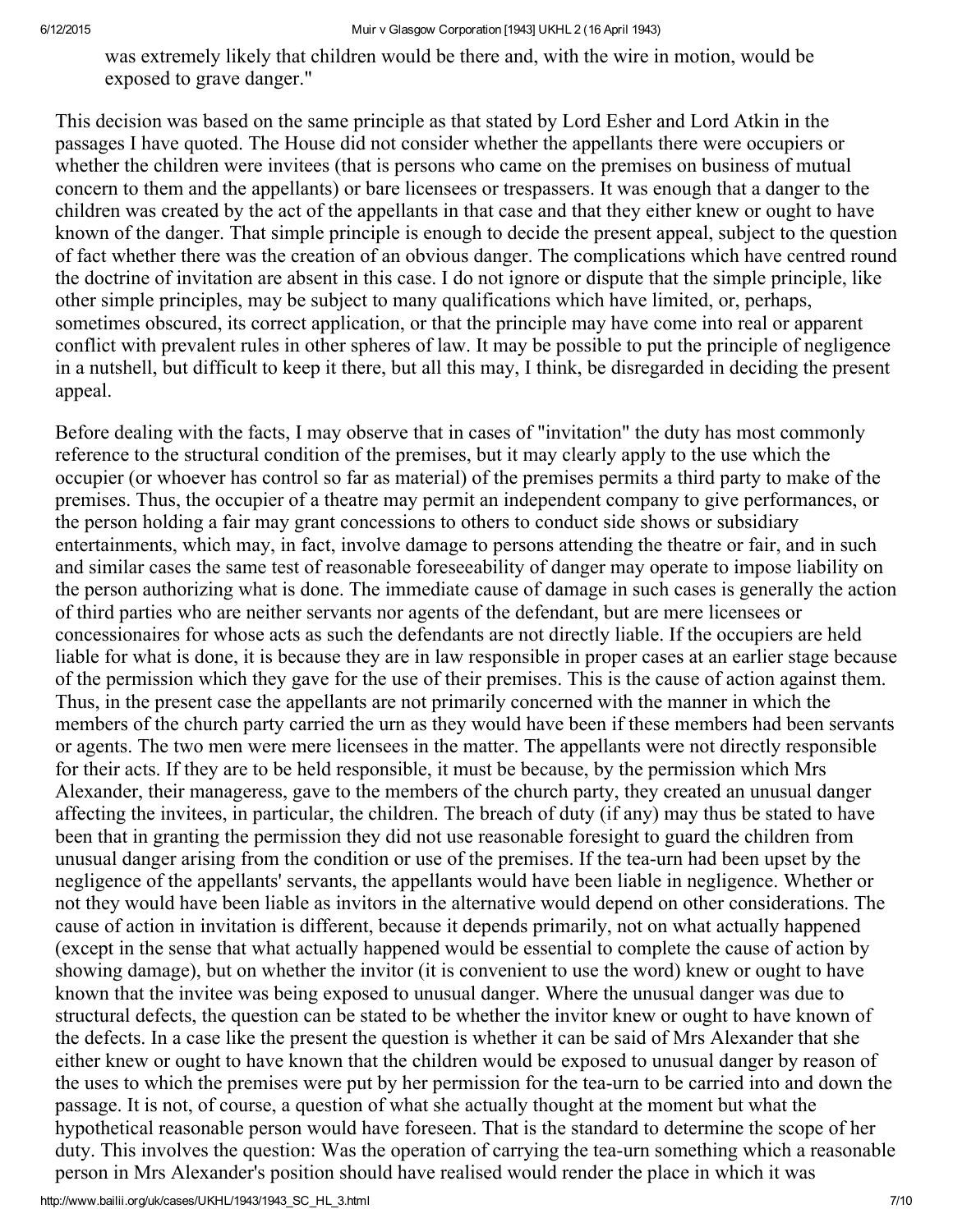performed dangerous to the children in the circumstances? This is the crucial issue of fact and the acid test of liability. On this crucial issue I agree with the Lord President. He said (1942 S. C. at p. 145):

"I find myself unable to assent to the proposition that anything was authorised by the defenders or their servant in this case which obviously involved a danger which could not be avoided by the care of the men who carried the urn. The respondents  $[i.e.,$  the defenders] were not bound to take precautions against dangers which were not apparent to persons of ordinary intelligence and prudence."

A distinction has been drawn in some cases between things intrinsically dangerous or dangerous per se and other things which are not dangerous in the absence of negligence. The correctness or value of that distinction has been doubted by eminent judges. I think, however, that there is a real and practical distinction between the two categories. Some things are obviously and necessarily dangerous unless the danger is removed by appropriate precautions. These are things dangerous *per se*. Other things are only dangerous if there is negligence. It is only in that contingency that they can cause danger. Thus, to introduce, not a tea-urn, but a savage animal, such as a lion or a tiger, into the passage way would have been of the former class. Another illustration of the same class may be afforded by the performance in a circus on the flying trapeze. The occupier who permits such a performance owes a duty to the members of the audience to protect them by sufficient netting or otherwise against the obvious risk of the performer missing his hold. The present case, however, in my opinion, falls under the other category. It was not, in my opinion, *per se* dangerous. I do not think that the safe carriage of the tea-urn presented any reasonably foreseeable difficulty. The urn was about sixteen inches high and about fifteen inches in diameter. It was a cylinder of metal about one eighth of an inch thick with a lid which was in position. It weighed at most about one hundred pounds with the quantity of tea it contained. The handles for carrying it were about eighteen inches apart. Two men should have had no difficulty in carrying it safely, even if one had to go in front and one behind because of the narrow space, as the men actually did. There is no explanation of how the accident happened. At the moment when one side of the urn was dropped, M'Donald was at the handle at the back which he dropped, Taylor being at the front. It might have been easier for the two men to carry the urn side by side, but, having regard to its size and the closeness of the two handles to each other, I cannot see any difficulty in carrying it as the two men were doing. M'Donald was not called. It is left to pure conjecture how he came to lose hold of the handle. It may have been a momentary physical faintness or a sudden stumble. Perhaps some hot tea may have splashed on his hand, but that is not likely with the urn only about half full and the lid on even if not screwed down. There is no evidence and no probability that children pushed against him and caused him to lose his grip. Any defect in the floor is excluded. There seem to be only two possible alternatives, either a mere accident or negligence. In my opinion, neither hypothesis could impose liability on the appellants. As to negligence, the two men were not their servants. They were not responsible for their acts. That the men should be negligent in so simple an operation was not likely to happen. It was a mere possibility, not a reasonable probability. The men, if negligent, were, no doubt, responsible for their own negligence, but from the standpoint of the appellants the risk of negligence was a mere unlikely accident which no reasonable person in Mrs Alexander's position could naturally be expected to foresee. The same is true of an accidental slip or loss of grip. To hold the appellants liable on either basis would be to make them insurers, which under the authorities they are not. In my opinion, no breach of duty or negligence by the appellants to the respondents has been established.

Notwithstanding the number of cases dealing with invitation it is not easy to find authorities covering the exact circumstances of the present case, but Cox v. Coulson is an illustration of a danger created by a licensee or concessionaire. The trouble arose, not from any structural defect in the premises, but from the use of the premises made by licensees under a permission or licence given by the defendants. The premises were a theatre and the plaintiff was a member of the audience who had bought a ticket. The position, therefore, depended on the express or implied terms of the contract. These might impose either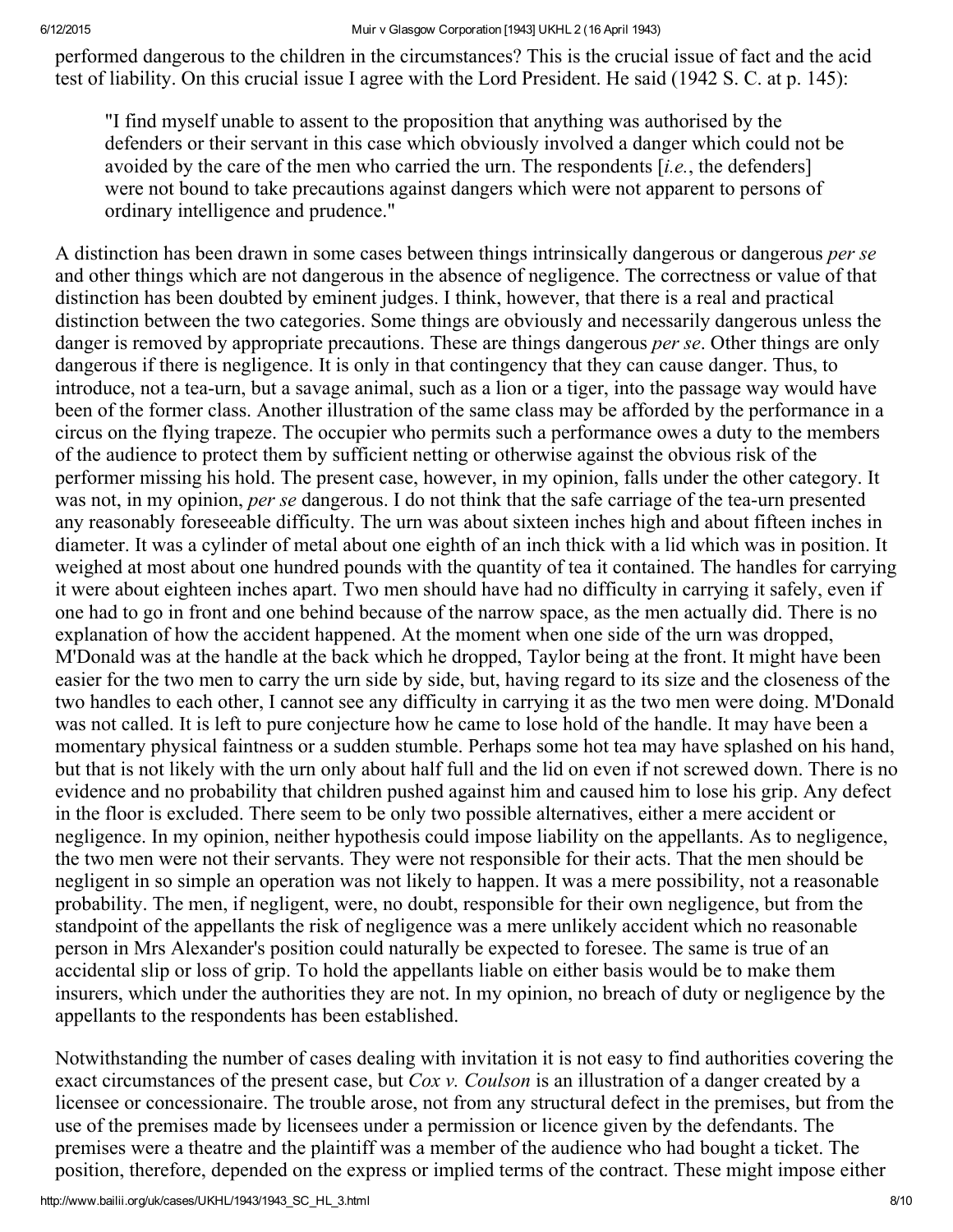a greater or a less burden on the contractor than the general law of invitation or of negligence imposes on the invitor. In Cox v. Coulson the Court of Appeal treated the terms to be implied in the contract as in substance imposing a duty identical with that between invitor and invitee. The performers were an independent theatrical company not in the employment of the occupiers of the theatre. The Court of Appeal held that the relationship of the parties raised the same duty as that between invitor and invitee. Bankes, L.J., said (at p. 191):

"It seems to me obvious that the duty of the invitor in a case like the present is not only confined to the state of the premises, using that expression as extending to the structure merely. The duty must to some extent extend to the performance given in the structure, because the performance may be of such a kind as to render the structure an unsafe place to be in whilst the performance is going on, or it may be of such a kind as to render the structure unsafe unless some obvious precaution is taken."

As an instance of the latter, the Lord Justice instanced the case of a tight rope dancer. There the obvious precaution which must be taken is the provision of a net, in the absence of which the premises could not be said to be reasonably safe, but the Court emphasized that the occupier does not warrant the security of the premises nor does he warrant that there shall be no negligence or want of skill on the part of the persons to whom he grants the licence or concession to use the premises in the particular manner.

In the present case, as I have stated, as the permitted operation was intrinsically innocuous, I do not think any obligation rested on Mrs Alexander to attempt to supervise how it was carried out. As a reasonable person, not having any ground for anticipating harm, she was entitled to go on with her proper work and leave the church party to do what was proper. There might, of course, be circumstances in which, because there was an obvious risk, a duty might rest on the occupier to supervise the actual conducting of the operation if the permission was given. I do not see what Mrs Alexander could have done in that respect unless she had seen that all the children were removed from the passage when the urn was being carried through. That might be her obligation if the operation she permitted had been intrinsically dangerous, but it was not so in the circumstances as I apprehend them. No doubt, some difficult questions of fact may arise in these cases. In the present case, however, as I think that there was no reasonably foreseeable danger to the children from the use of the premises which the appellants permitted to be made, I think the respondents' claim cannot be supported. In my judgment the appeal should be allowed.

LORD ROMER (read by Lord Thankerton).—The question to be decided on this appeal is whether the accident that befell the children on 15th June 1940 was due to a breach of a duty owed to them by the appellants. That there was such a duty is not and cannot be denied. For the children were present in the place where the accident occurred as the appellants' invitees. Nor can there be any serious doubt as to what the nature of that duty was. It was the duty to take through their agents and employees all proper precautions to ensure that the children, while on the premises of the appellants, should not be subjected to any unusual risk that would have been within the contemplation of any reasonable person. If any such risk had materialized and caused damage to the children or any of them, the appellants would undoubtedly have been liable. Had it, for instance, been proved that the accident was due to the jostling of M'Donald by the children as the urn was being carried to the tea rooms along the passage where the children were, or to M'Donald tripping over some irregularity in the floor of the passage of which Mrs Alexander, the manageress of the tea rooms, knew or ought to have known, the appellants would properly have been held liable for the damage sustained by the children. The risk of these things happening should have been within the contemplation of Mrs Alexander; but, unfortunately for the respondents they failed to show how it came about that M'Donald lost control over the urn. It being thus unknown what was the particular risk that materialized, it is impossible to decide whether it was or was not one that should have been within the reasonable contemplation of Mrs Alexander or of some other agent or employee of the appellants, and it is, accordingly, also impossible to fix the appellants with